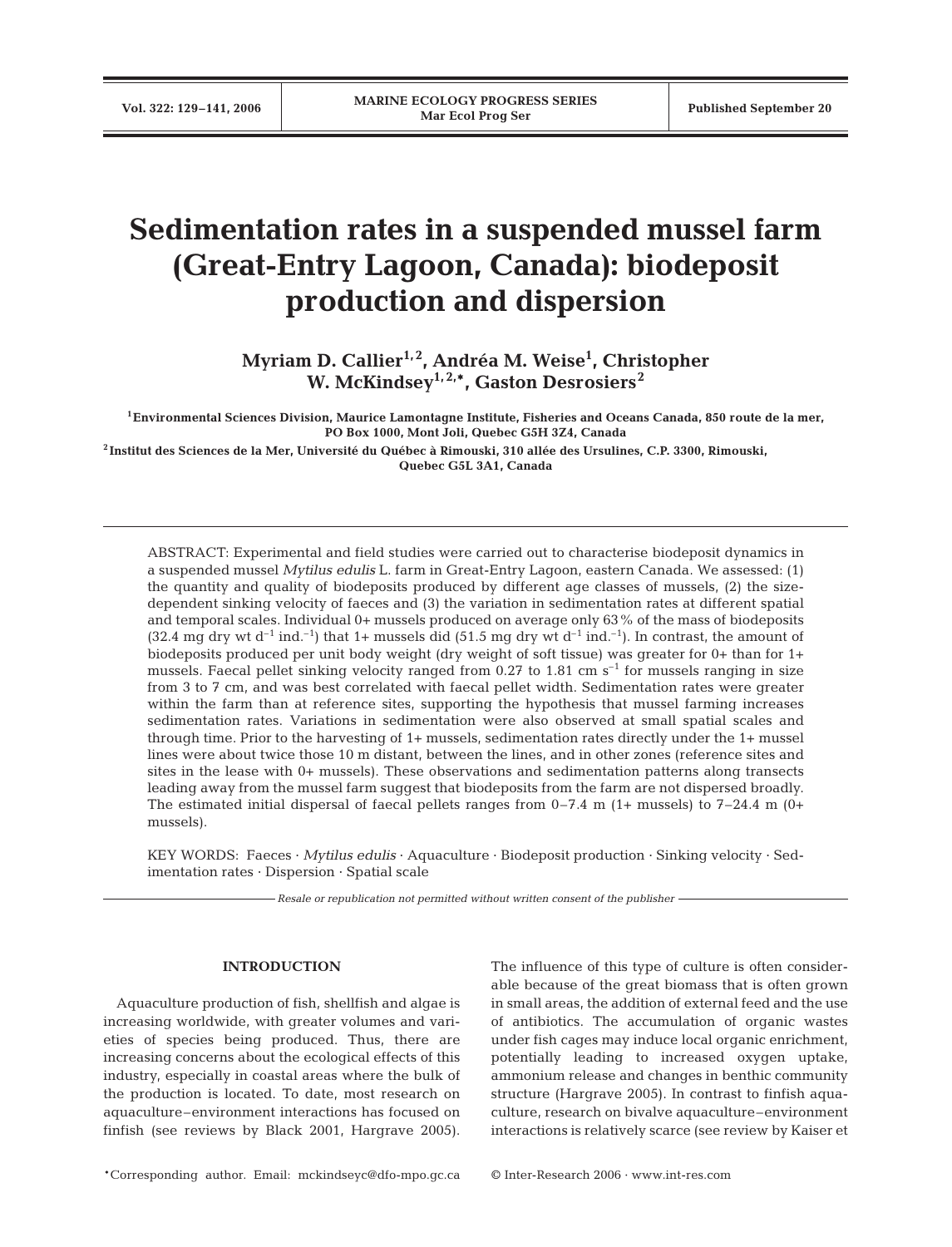al. 1998). This may be partly due to the general perception that bivalve aquaculture has less dramatic environmental effects than does finfish aquaculture, as bivalves are grown at comparatively low biomass per unit area and feed is not added to the environment. However, bivalve farms are typically much more extensive than fish farms, at times covering many square kilometres. In Canada, the most important bivalve in production, in terms of biomass (22 857 t in 2004), is the mussel *Mytilus* spp. (statistics of the Department of Fisheries and Oceans Canada retrieved January 2006 from www.dfo-mpo.gc.ca/communic/statistics/aqua/aqua04\_e.htm). In order to ensure the sustainable development of the mussel industry, a better understanding of the relationship between mussel production and its influence on the benthic environment is needed.

Bivalves produce faeces and pseudofaeces, hereafter collectively referred to as biodeposits, which are large compacted aggregates of particles (0.5 to 3 mm) that sink more rapidly than their constituent particles (Haven & Morales-Alamo 1966), thereby increasing sedimentation rates within bivalve culture sites (Dahlbäck & Gunnarsson 1981, Hatcher et al. 1994). Although some studies have not detected biodepositrelated responses at bivalve culture sites (Crawford et al. 2003, Danovaro et al. 2004), others have shown that the accumulation of biodeposits may lead to enhanced sulphate reduction (Dahlbäck & Gunnarsson 1981), enhanced ammonium release (Hatcher et al. 1994) and structural changes in the resident microbial (Mirto et al. 2000), meiofaunal (Mirto et al. 2000) and/or macrofaunal (Mattsson & Lindén 1983, Kaspar et al. 1985, Hartstein & Rowden 2004) communities.

Although biodeposition may play an important role in pelagic–benthic coupling, few studies have paid attention to the dynamics of biodeposition. Little is known about biodeposit quality (Navarro & Thompson 1997), biodeposit production rates (Kautsky & Evans 1987), or their potential for dispersion (Miller et al. 2002, Giles & Pilditch 2004, Hartstein & Stevens 2005). Further, empirical relationships between biodeposit size and sinking velocity are poorly estimated by simple sinking velocity equations, such as Stoke's law, as has been shown by Chamberlain (2002) and Giles & Pilditch (2004). A better understanding of the relationship between these factors is necessary in order to make accurate predictions of benthic loading and subsequent effects on the local environment (Henderson et al. 2001).

In the present study, we evaluated various parameters relating to the production and dispersal of biodeposits by cultured mussels in Great-Entry Lagoon, Magdalen Islands, eastern Canada. The work was done throughout the summer, when biodeposit production is likely to be maximal (Hatcher et al. 1994). Specifically, we assessed: (1) the quantity and quality of biodeposits produced by different age classes of mussels, (2) the size-dependent sinking velocity of faeces and (3) the variation in sedimentation rates at 3 spatial scales: among different zones within the lagoon (large scale), within the mussel culture site (small scale), as well as around the site (spatial extent). This work is part of a larger collaborative study to determine the benthic carrying capacity of sites for mussel farming.

## **MATERIALS AND METHODS**

**Study site**. This study was carried out from June to September 2003, in Great-Entry Lagoon (GEL) in the Magdalen Islands, eastern Canada (47° 37' N, 61° 31' W) (Fig. 1). The GEL has an approximate length of 25 km and a surface area of 58 km<sup>2</sup>. The environmental conditions in GEL have been described in past studies (Auclair 1977, Mayzaud et al. 1992, Koutitonsky et al. 2002). The GEL is characterised by an average tidal range of 0.58 m at its entrance and is covered by ice during the winter (Koutitonsky et al. 2002). Temperature increases from 8°C in June to an average maximum of 20°C during the third week of August and then decreases to 9°C by October (Myrand 1991). Seasonal salinity within the lagoon ranges from 25 to 31.5‰ (Poirier & Myrand 1982). Mean currents in GEL are weak, with typical speeds of  $5 \text{ cm s}^{-1}$  and occasionally increasing to 10 cm  $s^{-1}$  during strong wind events, resulting in a well-mixed water column (Koutitonsky et al. 2002). An 8 m deep navigation channel separates the GEL into a shallow (1 to 3 m) sandy area to the west and a deeper (5 to 7 m) muddy basin to the east where the mussel farm is located (Fig. 1). Mussels *Mytilus edulis* L. are cultured on longlines in a 2 yr grow-out cycle at a density of approximately 575 mussels  $m^{-1}$  of mussel line. Longlines are separated by 20 m. The farm currently produces  $180 \text{ t yr}^{-1}$  and has been in operation since the 1980s. The mussel culture site covers a 2.5  $km^2$  area and is divided into 2 zones, one with  $0+$ and the other with 1+ mussels, the latter are replaced by juveniles each fall following harvest. Mussels in the region spawn between May and August, and spat recruitment starts at the end of June and lasts about 3 mo. During this study, 0+ and 1+ mussels were ca. 11 to 14 and 23 to 26 mo old, respectively.

**Environmental conditions.** Wind direction and speed were obtained from the Environment Canada meteorological station located at Grindstone, ca. 35 km southwest of GEL (Fig. 1). A 500 kHz SonTek acoustic Doppler current profiler was moored 500 m southwest of the mussel lease (Fig. 1) between June and October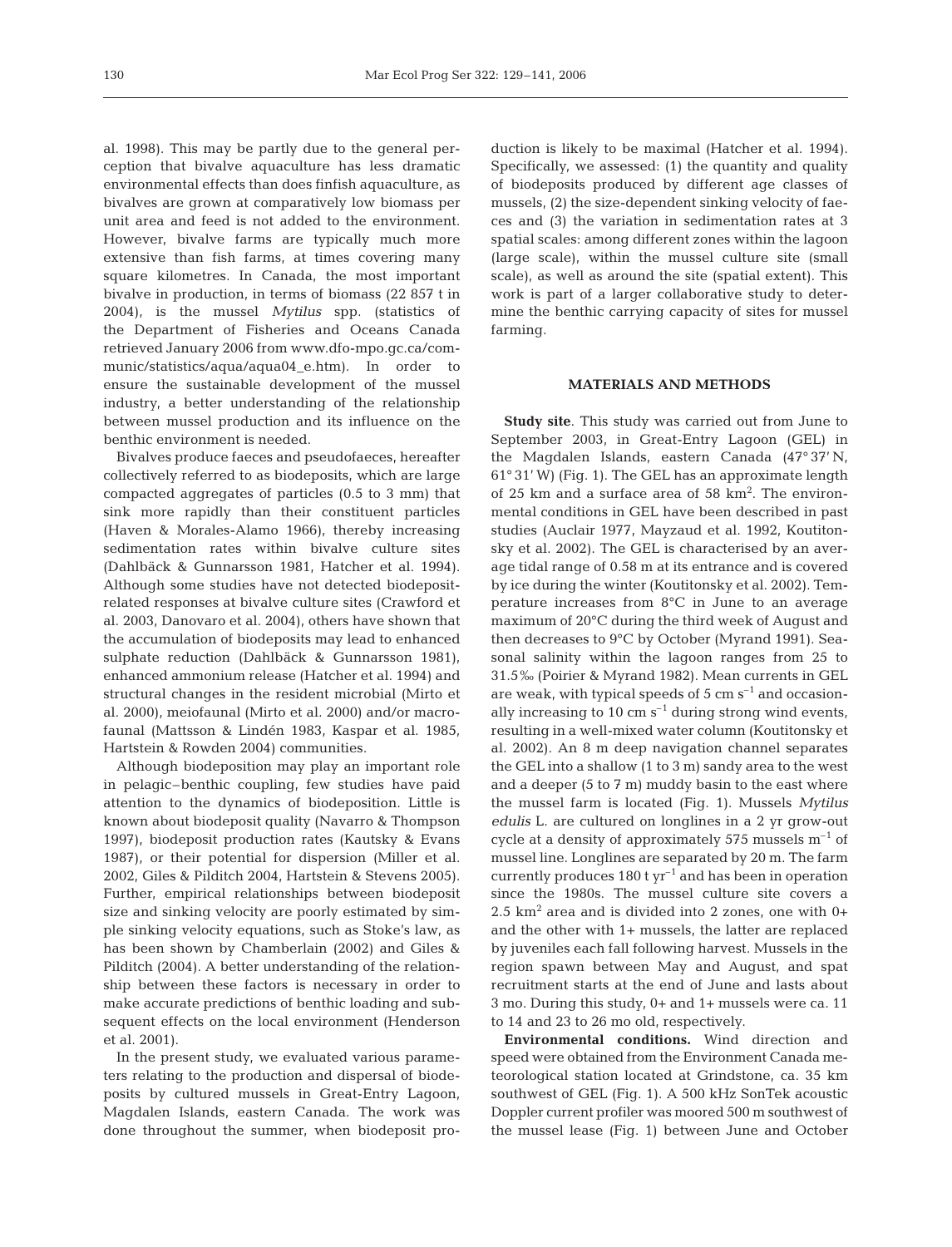2003. The upward-facing instrument was mounted on a frame set on the seabed and measured current speed and direction in pulse-coherent mode in 20 equally spaced cells of 0.25 m thickness from 0.6 to 5.6 m above the bottom. Measurements were averaged over 2 min at 20 min intervals. Temperature, salinity and chlorophyll *a* (chl *a*; fluorescence) were measured using a YSI-6600- EDS (yellow spring instruments) multi-parameter probe, moored within the mussel lease, i.e. a site within a farmer has exclusive rights to farm mussels (Fig. 1). Suspended particulate matter (SPM) concentration and quality (percent organic matter, %OM) were quantified within a collaborative study with Dr. Suzanne Roy (Université du Québec à Rimouski, Canada). Water samples were collected weekly at depths of 1 and 4 m at the YSI

station (Fig. 1) and filtered through pre-burned and preweighed glassfibre filters (Whatman GF/F, 0.7 µm). Filters were then analysed as outlined in the 'Biodeposit production and quality' section. **Biodeposit production and quality.** Biodeposition by

the 0+ and 1+ mussel cohorts was measured *in situ* by placing a fixed number of mussels within cylindrical vexar cages fitted into the top of sediment traps for periods of 24 h. The sediment traps were constructed from PVC tubing (10.2 cm diameter, 76.2 cm height), with a funnel at the base leading to a 250 ml sampling

bottle. The experimental design consisted of 5 treatments:  $0+$ ,  $1+$ ,  $0+_{shell}$ ,  $1+_{shell}$  and a control without mussels. Each treatment had 3 replicates on each trial date (14 to 15 August, 18 to 19 August, 21 to 22 August). Traps were deployed in an array 800 m from the mussel site at a depth of 7 m (Fig. 1). Live mussels were used in the  $0+$  and  $1+$  treatments, while the  $0+_{shell}$  and 1+shell treatments consisted of only mussel shells. The number of mussels used ensured that about 2/3 of the cage area was covered by a layer of mussels. Thus, for the 0+ cohort, each cage contained 6 mussels measuring 3.0 to 4.5 cm in length and, for the 1+ cohort, each cage contained 3 mussels measuring 5.5 to 7.0 cm. These size ranges were selected based on preliminary field measurements of mussels on mussel lines at that time. For the  $0+_{shell}$  and  $1+_{shell}$  treatments, mussels were boiled, the tissue removed and the valves glued together leaving an opening similar to a natural gape. The shell treatments were used because sedimentation rates may be altered by the mussel shells physically blocking a part of the trap area and modifying the hydrodynamics at the trap entrance. A further control, without mussels, was also used to measure background sedimentation rates.

After 24 h, sediment traps were retrieved and the contents filtered through pre-burned and pre-weighed



Fig. 1. Location of the mussel farm (polygon) studied in Great-Entry Lagoon (GEL) in the Magdalen Islands, Canada. The farm is divided into 2 zones based on age classes: 0+ and 1+. Mussel lines are indicated by hatched rows and the area of harvested mussel lines (1+ zone) is light grey. Inset shows position of sediment traps within a site. Dotted lines in inset represent mussel lines and traps are shown in positions directly 'under' and 'between' the lines. Sampling sites (4 sites per zone) are indicated for:  $0+$  ( $\odot$ ),  $1+$  ( $\bullet$ ) and reference sites (O). The sites indicated on the map represent an example of the sampling design for 1 sampling date; positions differed on each of the 6 sampling dates. Black arrows represent transects, which were placed perpendicular (except for the NE direction) to the last mussel line on each side of the 1+ zone. (\*) Positions of the YSI (Yellow Springs Instruments) multi parameter probe, ADCP (acoustic Doppler current profiler), water sampling site suspended particulate matter determination (SPM) and weather stations; B: site for the biodeposit production experiments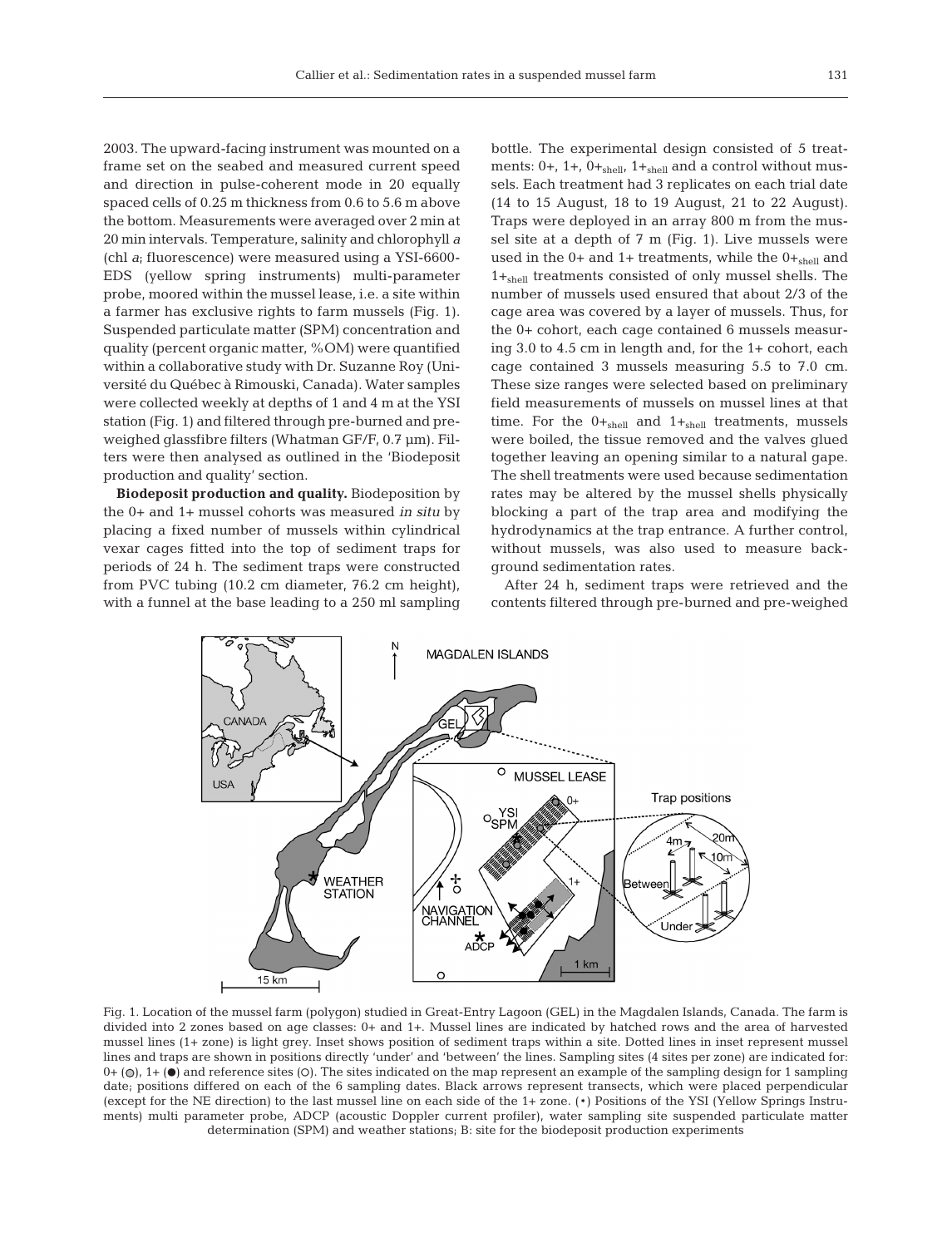glassfibre filters (Whatman GF/F, 0.7 µm). Swimmers seen by the naked eye were rinsed to remove any particles adhering to them and then discarded. Filters were rinsed with ammonium formate, dried at 65°C for 72 h to constant weight and weighed. The %OM in the sedimented material was calculated as the weight loss of dried material combusted at 450°C for 5 h (Byers et al. 1978). Sub-samples of sedimented material from control traps without mussels and faecal pellets from traps with mussels were transferred with a Pasteur pipette to glassfibre filters (Whatman GF/F, 0.7 µm) for CHN (carbon, hydrogen and nitrogen) analysis on a Perkin-Elmer 2400 elemental analyzer.

Biodeposition was calculated as the amount of material collected in sediment traps with mussels minus the average sedimentation obtained in the corresponding shell controls. Biodeposition was then divided by the number of individuals in each trap to obtain an average biodeposit production per individual. Biodeposit production was also expressed in relation to mussel weight. Mussels were weighed to measure the fresh wet weight (WW), dried at 65°C and weighed to obtain tissue and total mussel dry weights (DW).

**Biodeposit sinking velocities.** The sinking velocity of faecal pellets was measured to estimate the dispersal of mussel biodeposits in GEL. Faecal pellets were collected for 5 size classes of mussels (3, 4, 5, 6 and 7 cm shell length) using sediment traps deployed for 24 h, as described in the previous section (3 mussels  $trap^{-1}$ ). The sinking speed of individual faecal pellets was measured in a cylindrical glass sinking column (45 cm height, 10.5 cm diameter) filled with filtered (0.7  $\mu$ m) seawater (21 ± 1°C, 28 psu) collected the same day. The contents of each sampling bottle were carefully transferred to a Petri dish. Individual faecal pellets were randomly chosen, measured (length and width) and transferred to the sinking column using a Pasteur pipette. Faeces were gently introduced just below the water surface, and the sinking velocities were measured by timing the decent between 2 marks, 10 cm apart, the first of which was 7 cm below the water surface. Preliminary tests showed that constant speed was attained and that a distance of 13 cm from the bottom of the sinking column was sufficient to avoid any influence from the bottom of the column on sinking velocity. The dimensions and sinking speed of at least 25 randomly chosen faecal pellets were measured for each mussel size class.

No pseudofaeces were observed in the samples. However, as the SPM concentration at which pseudofaeces are first produced is approximately 4.5 to 5 mg  $l^{-1}$  (Widdows et al. 1979), it is possible that pseudofaeces were produced in low quantities and were perhaps present but undetected in the flocculated sedimented matter. For consistency with other studies, we use the

term 'biodeposits' throughout the text, except when referring specifically to faecal pellets.

**Sedimentation rates.** Sedimentation rates were evaluated at 3 spatial scales: among zones within the lagoon (large scale), within the mussel farm (small scale) and around the farm (spatial extent). Sedimentation rates were evaluated using sediment traps, made from PVC tubing (50 cm height, 5 cm diameter) with clear PVC bases to allow for visual inspection. The 10:1 height:diameter ratio was chosen to limit the resuspension of particulate matter within the trap (Gust & Kozerski 2000). The traps fit into bases made of flat steel crosses, with a plastic pipe cap to allow for easy deployment and retrieval. Bases were installed on the bottom at least 24 h before deploying the sediment traps, to avoid contamination by resuspended matter. Sediment traps were deployed for 24 h, and no preservatives were used.

To evaluate large-scale effects, sediment traps were deployed at each of 4 sites within the 0+ and 1+ zones of the farm, as well as at 4 reference sites (R), located at least 500 m from the mussel farm (zone) on each sampling date. In all cases, sampling sites were randomly selected within each zone on each sampling date to ensure the independence of the data. Small-scale effects were evaluated by deploying pairs of sediment traps, separated by 4 m, directly under mussel lines with a further pair of traps 10 m NW of these, directly between mussel lines (position, Fig. 1). Thus, SE and NW positions at reference sites correspond to 'under' and 'between' positions in 0+ and 1+ zones. To evaluate if the patterns observed at the large scale were simply site-related differences and not related to aquaculture activities, we made use of a 'natural' experiment. Mussels in the 1+ zone were scheduled to be harvested in mid-August 2003; we divided our sampling effort to sampling before and after this time (Periods 1 and 2, respectively). Thus, sampling was done on 3 dates before and 3 dates after the scheduled 1+ harvest. It was predicted that sedimentation rates would change from  $1+$  >  $0+$  > R before the harvest to  $0+$  >  $1+$  = R after the harvest, thus showing the influence of aquaculture and discounting site effects. It was further predicted that  $1+_{under}$  >  $1+_{between}$  in Period 1 but that  $1+_{under}$  = 1+between in Period 2, following harvesting. However, some 1+ mussels were not harvested in August, but the planned sampling design was respected, and sediment traps were placed under lines without mussels, keeping in mind that 1+ mussels were still in this zone.

The spatial extent of biodeposition was evaluated using the sediment traps described above and set up along transects extending away from the mussel farm. Paired sediment traps, separated by 4 m, were positioned at distances of 0, 3, 6, 12, 15 and 30 m along transects placed perpendicular to the edge of the mussel farm and usually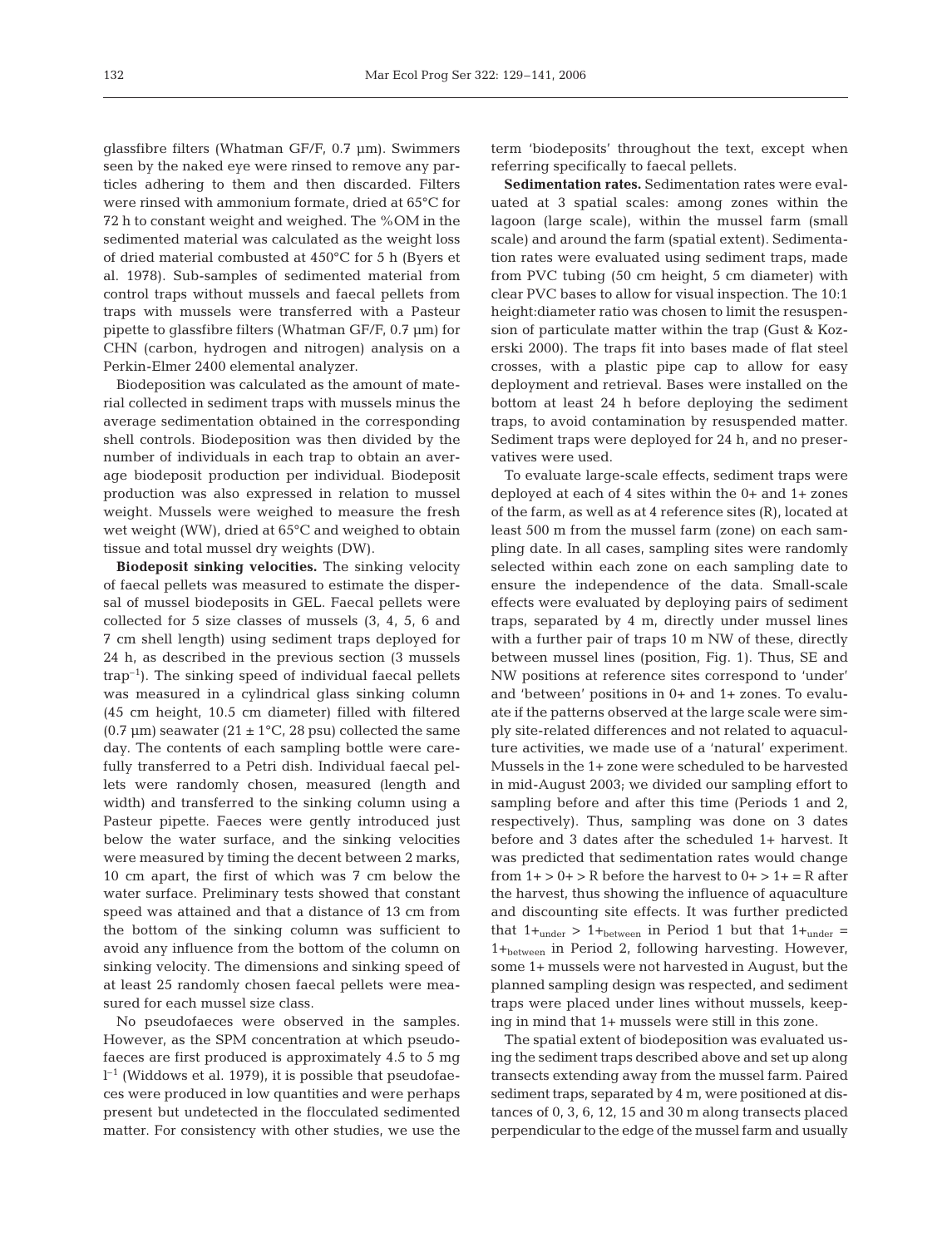

Fig. 2. Time series of environmental data on temperature, chlorophyll *a* and suspended particulate matter (total and % organic matter) in 2003.  $\bullet$  and  $\circ$ : samples that were collected at a depth of 1 and 4 m, respectively; B1, 2, 3 and A1, 2, 3: sampling dates (B) before and (A) after the 1+ mussel harvest (dashed line); ND: no data

to the mussel lines themselves. To evaluate the spatial variation in along-transect sedimentation rates, we first measured sedimentation rates along 3 parallel transects separated by 100 m and all oriented in the direction of the dominant SW current on 2 to 3 August (Fig. 1). To evaluate the dispersion of biodeposits around the farm, sedimentation rates along transects leading from each of the 4 sides of the 1+ zone were measured on 13 to 14 August (Fig. 1). As differences were not observed among the 3 transects in the same direction (see 'Results'), transects were not replicated in the different directions. Following a 24 h deployment, sediment traps were retrieved and the contents analysed as outlined in the 'Biodeposit production and quality' section.

**Statistical analyses.** The relationship between: (1) mussel DW and WW, (2) mussel size and biodeposit production, (3) mussel size and faecal pellet size, and (4) faecal pellet size and sinking velocity were evaluated by linear regression using SYSTAT. Variations in biodeposit production between dates were evaluated by ANCOVA, with mean mussel mass as the covariate using SYSTAT on  $log_{10}$ -transformed data. Variation in sedimentation rates was evaluated using ANOVA followed by Student–Newman–Keuls (SNK) multiple comparison tests (Underwood 1997). Data for sedimentation along transects in different directions was  $log_{10}$ transformed prior to analysis by ANOVA to satisfy the assumptions of the statistical model. Balanced ANOVA models were assessed using GMAV, unbalanced models, by using SYSTAT.

#### **RESULTS**

#### **Environmental conditions**

The temporal variations of temperature, chl *a*, and SPM concentration and quality are given in Fig. 2. During the sampling period, temperature varied from 10°C in early June to a maximum of 20°C at the end of July. Salinity varied only slightly, ranging from 30.4 to 30.8‰ (data not shown). Chl *a* concentration increased from 0.2  $\mu$ g l<sup>-1</sup> at the beginning of the study and ranged between 1.0 and 2.7  $\mu$ g l<sup>-1</sup> from July to September. SPM concentrations ranged between 9.0 and 27.4 mg  $l^{-1}$  from mid-June to mid-July, thereafter decreasing to  $<$ 10.8 mg l<sup>-1</sup>. The %OM in SPM was generally high from mid-June to mid-July (54 to 76%) and <53% between mid-August and September.

#### Biodeposit production and quality

Detailed results on the relationship between *Mytilus edulis* size and biodeposit production are given in Table 1. For brevity, results are expressed in relation to tissue dry weight (see Table 2a for conversions). Shell controls collected less sedimented material than did controls with no mussels (Table 1). We interpret this difference as being due to mussel shells in the  $0+_{shell}$  and  $1+_{shell}$  treatments having reduced the sedimentation rate by a proportion similar to the physical space they occupied and/or to the shells having altered the hydrodynamics at the trap entrance and thus its collection efficiency. These effects probably also occurred in the 0+ and 1+ treatments, and thus biodeposit production was estimated as the difference between the sedimented material recovered in the 0+ and 1+ treatments and that from the  $0+_{shell}$  and  $1+_{shell}$  treatments, respectively.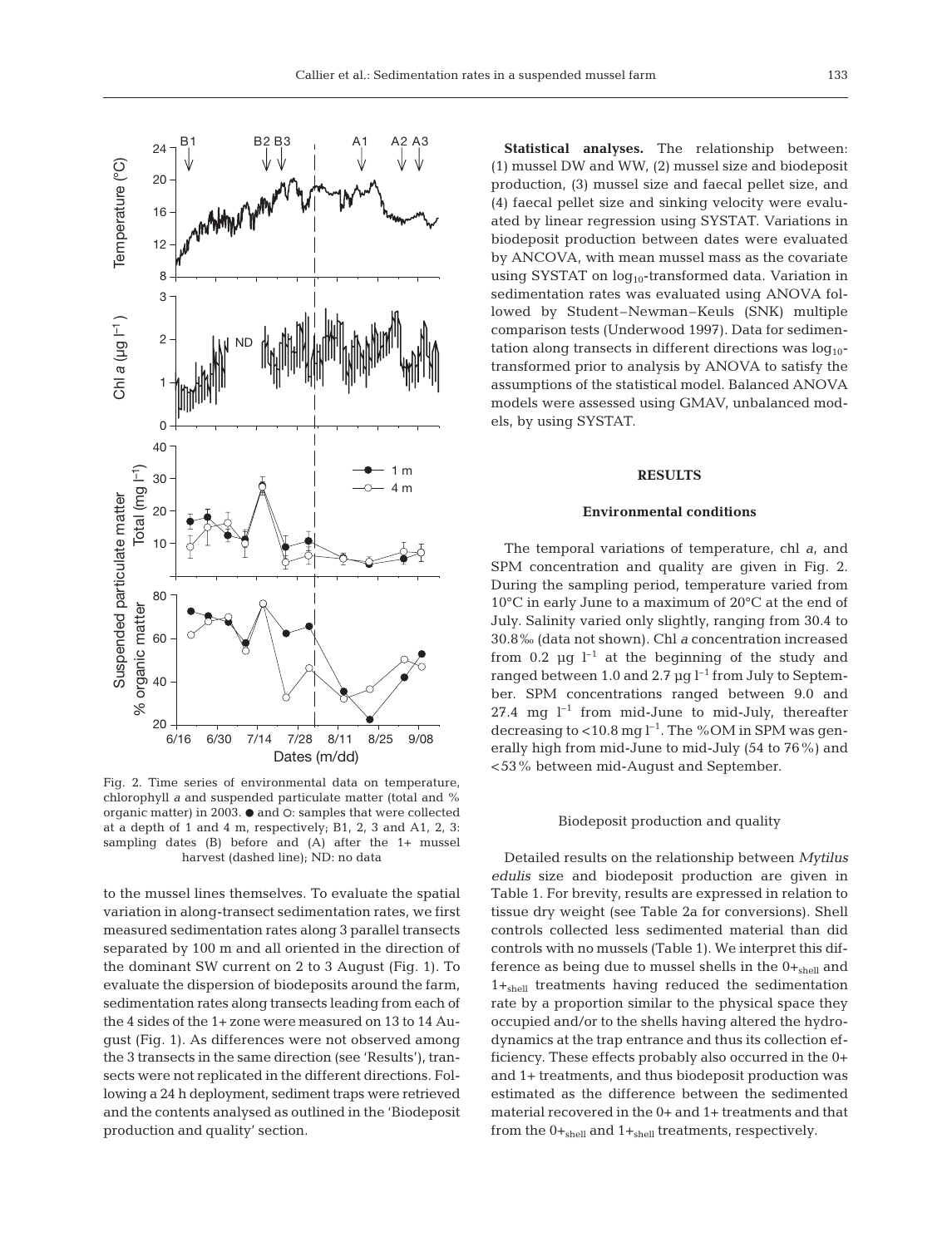| Table 1. Mytilus edulis. Biodeposit production measured in situ for 2 mussel cohorts (0+ and 1+) and 3 control treatments (cage                          |
|----------------------------------------------------------------------------------------------------------------------------------------------------------|
| without mussels, cages with $0+_{\text{shell}}$ and with $1+_{\text{shell}}$ in Great-Entry Lagoon during 3 sampling periods. Mean mussel length, tissue |
| weight (DW), mass of sedimented material and percent organic matter (%OM, $\pm$ SE) are given. 0+ treatments: 6 mussels                                  |
| cage <sup>-1</sup> (n = 3); 1+ treatments: 3 mussels cage <sup>-1</sup> (n = 3)                                                                          |

| Date/<br>treatment | Mean mussel<br>length (cm) | Mean tissue<br>weight $(q)$ | %OM<br>Sedimented material<br>$(mg d^{-1})$ |                 | Biodeposit production rate<br>$\text{(mg ind.}^{-1} d^{-1})$ $\text{(mg q}^{-1}$ tissue d <sup>-1</sup> ) |                          |
|--------------------|----------------------------|-----------------------------|---------------------------------------------|-----------------|-----------------------------------------------------------------------------------------------------------|--------------------------|
| 14 to 15 August    |                            |                             |                                             |                 |                                                                                                           |                          |
| Control            |                            |                             | $124.6 \pm 38.9$                            | $12.7 \pm 0.5$  |                                                                                                           |                          |
| $0+_{shell}$       | -                          |                             | $67.2 \pm 23.8$                             | $13.7 \pm 0.4$  | $\overline{\phantom{0}}$                                                                                  | $\overline{\phantom{a}}$ |
| $1 +_{shell}$      |                            |                             | $71.8 \pm 23.3$                             | $12.5 \pm 3.6$  |                                                                                                           |                          |
| $() +$             | $4.0 \pm 1.1$              | $0.4 \pm 0.3$               | $241.4 \pm 28.5$                            | $20.4 \pm 0.4$  | $29.1 \pm 4.8$                                                                                            | $80.4 \pm 13.7$          |
| $1+$               | $6.9 \pm 0.2$              | $1.4 \pm 0.7$               | $204.9 \pm 31.6$                            | $21.7 \pm 1.6$  | $44.4 \pm 10.5$                                                                                           | $31.1 \pm 8.1$           |
| 18 to 19 August    |                            |                             |                                             |                 |                                                                                                           |                          |
| Control            |                            |                             | $105.7 \pm 30.3$                            | $14.8 \pm 0.8$  |                                                                                                           |                          |
| $0+_{\rm shell}$   |                            |                             | $54.0 \pm 13.9$                             | $17.8 \pm 1.8$  |                                                                                                           |                          |
| $1 +_{shell}$      |                            |                             | $42.7 \pm 14.5$                             | $17.8 \pm 1.9$  |                                                                                                           |                          |
| $() +$             | $4.5 \pm 0.3$              | $0.5 \pm 0.1$               | $360.6 \pm 151.0$                           | $21.0 \pm 0.7$  | $51.1 \pm 25.2$                                                                                           | $114.0 \pm 65.2$         |
| $1+$               | $6.7 \pm 0.2$              | $1.6 \pm 0.3$               | $300.7 \pm 103.0$                           | $21.9 \pm 1.0$  | $86.0 \pm 34.3$                                                                                           | $54.7 \pm 16.9$          |
| 21 to 22 August    |                            |                             |                                             |                 |                                                                                                           |                          |
| Control            |                            |                             | $63.5 \pm 33.1$                             | $19.8 \pm 3.8$  |                                                                                                           |                          |
| $0 +_{shell}$      |                            |                             | $39.1 \pm 27.2$                             | $23.7 \pm 6.3$  |                                                                                                           |                          |
| $1 +_{shell}$      |                            |                             | $21.6 \pm 20.1$                             | $28.4 \pm 11.3$ |                                                                                                           |                          |
| $() +$             | $5.2 \pm 0.3$              | $0.7 \pm 0.4$               | $140.9 \pm 34.2$                            | $23.4 \pm 2.0$  | $17.0 \pm 5.7$                                                                                            | $23.6 \pm 8.5$           |
| $1+$               | $6.7 \pm 0.3$              | $1.4 \pm 0.5$               | $104.8 \pm 23.5$                            | $24.7 \pm 1.4$  | $24.2 \pm 7.8$                                                                                            | $18.3 \pm 8.3$           |
|                    |                            |                             |                                             |                 |                                                                                                           |                          |

Table 2. *Mytilus edulis.* Results of the linear regression analysis of: (a) mussel dry weight (DW) as a function of mussel wet weight (WW), (b) biodeposit production DW as a function of mussel tissue DW on different sampling dates, (c) faecal pellet size as a function of mussel length for 3 to 6 cm mussels, and (d) sinking velocity as a function of faecal pellet size. For all analyses: *y* = *ax* + *b*

|     | Dependent $(y)$                                                           | Independent $(x)$                                                                           | a                                | $\boldsymbol{b}$              | $r^2$                   | p                       | n                 |
|-----|---------------------------------------------------------------------------|---------------------------------------------------------------------------------------------|----------------------------------|-------------------------------|-------------------------|-------------------------|-------------------|
| (a) | Mussel DW (including shell, q)<br>Mussel tissue $DW$ (q)                  | Mussel WW (including shell, q)<br>Mussel DW (including shell, q)                            | 0.391<br>0.137                   | 0.820<br>0.255                | 0.965<br>0.918          | 0.001<br>0.001          | 27<br>27          |
| (b) | Biodeposit production<br>$(\log_{10} mq q^{-1})$ tissue d <sup>-1</sup> ) | Mussel tissue DW ( $log_{10}$ , q)<br>14 to 15 August<br>18 to 19 August<br>21 to 22 August | $-0.691$<br>$-0.809$<br>$-1.060$ | 1.625<br>1.832<br>1.316       | 0.762<br>0.714<br>0.656 | 0.005<br>0.001<br>0.001 | 8<br>11<br>7      |
| (c) | Faecal pellet size (mm)<br>Width<br>Length<br>Area                        | Mussel length (cm)<br>Mussel length (cm)<br>Mussel length (cm)                              | 0.222<br>1.141<br>2.152          | 0.022<br>$-1.523$<br>$-5.477$ | 0.539<br>0.162<br>0.232 | 0.000<br>0.000<br>0.000 | 178<br>178<br>178 |
| (d) | Sinking velocity $\rm (cm\;s^{-1})$                                       | Faecal pellet size (mm)<br>Width<br>Length<br>Area                                          | 0.589<br>0.037<br>0.029          | 0.328<br>0.761<br>0.783       | 0.426<br>0.128<br>0.193 | 0.000<br>0.000<br>0.000 | 235<br>235<br>235 |

The natural background sedimentation rates varied between the 3 sampling dates (Table 1). On the last sampling date, about half the quantity of sedimented material was collected as compared to that on the first 2 dates. Biodeposit production was also temporally variable, but, on average, individual 0+ mussels produced 63% the mass of biodeposits relative to that produced by 1+ mussels (32.4 vs. 51.5 mg DW  $d^{-1}$  ind.<sup>-1</sup>, respectively; Table 1). In contrast, biodeposit production per unit mussel biomass was greater for 0+ than

for 1+ mussels (72.7 vs. 34.7 mg  $d^{-1}$  g<sup>-1</sup> tissue, respectively). There was a temporally variable but consistent negative linear relationship between mussel tissue DW and biodeposit production (mg DW  $q^{-1}$  tissue  $d^{-1}$ ) (Fig. 3, Table 3).

The %OM collected in the sedimented material was significantly greater in treatments containing live mussels than in controls and shell treatments on the first date (SNK test, data not shown). Between Dates 1 and 3, the %OM increased in the controls, but this trend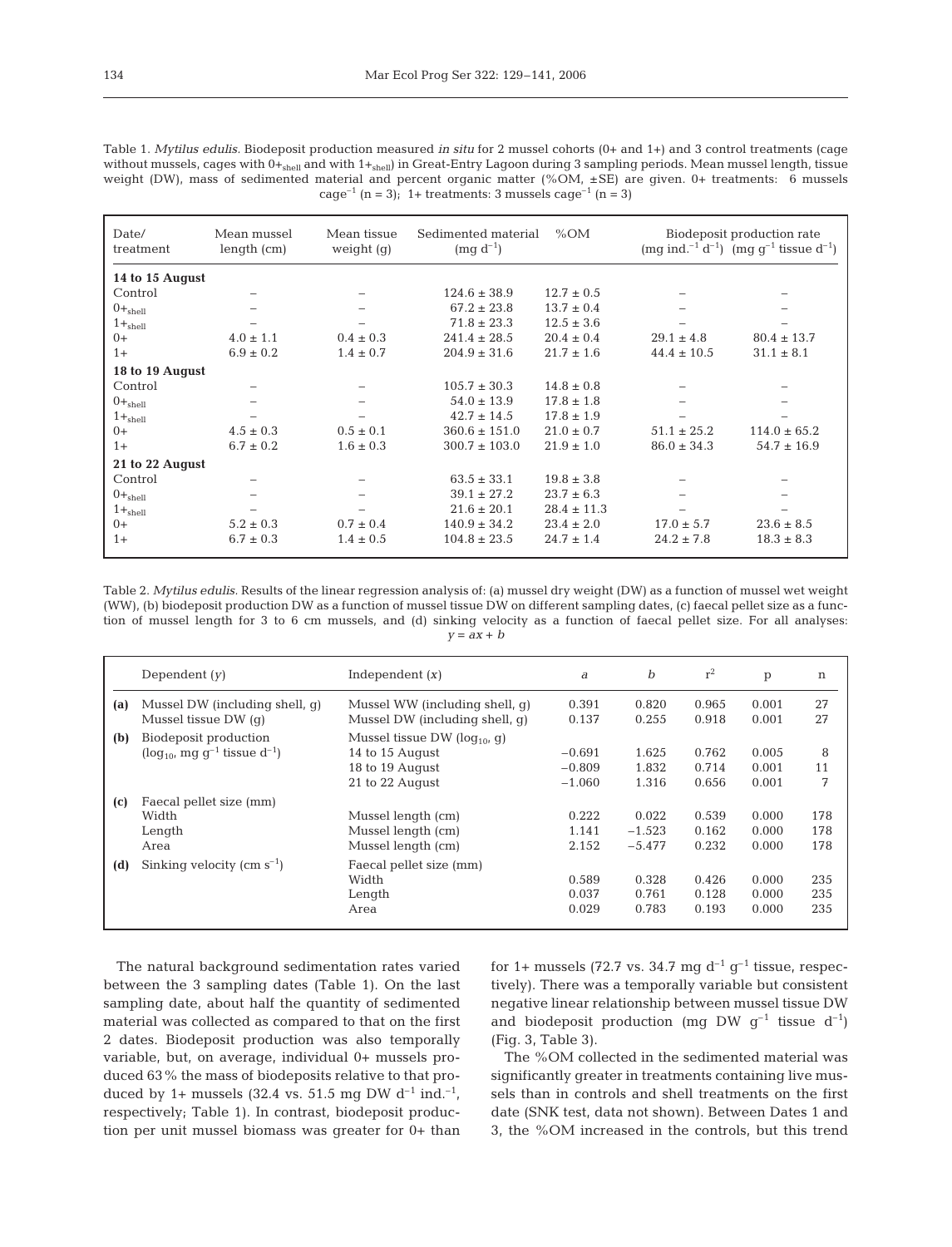was not apparent in the treatments with live mussels (Table 1). CHN analysis of the flocculated sedimented material and faecal pellets indicated that the percent organic carbon was slightly greater in faecal pellets than in naturally sedimented material:  $2.4 \pm 0.5$  vs.  $1.1 \pm 0.2\%$ , respectively  $(F = 13.40, p = 0.011)$ . The percent organic nitrogen in faecal pellets and the SPM did not differ  $(F = 3.857, p = 0.097)$  and ranged between 0.2 and 0.4%. The average carbon to nitrogen ratio of faecal pellets (7.4) was greater than that of naturally sedimented material  $(6.1)$   $(F = 8.137, p = 0.029)$ .

### **Biodeposit characteristics and sinking velocity**

Faecal pellets could be seen by the naked eye and were easily differentiated from the flocculated sedimented matter. The faecal pellets were shaped as long half cylinders cut lengthwise, had a grainy texture and were light to dark brown in colour. Mussels produced

Table 3. *Mytilus edulis.* ANCOVA examining the influence of sampling date and mussel size (dry weight of soft tissues) on the production of biodeposits. All data were  $log_{10}$ -transformed prior to analysis: (a) analysis to test the assumption of equal slopes (i.e. the interaction effect) and (b) analysis to test for main effects, with the variance associated with the interation effect pooled with the residual error. Bold: statistically significant values

| Source of variation | df | МS    | F     | р     |
|---------------------|----|-------|-------|-------|
| (a)                 |    |       |       |       |
| Date                | 2  | 0.521 | 19.85 | 0.000 |
| Mass                | 1  | 0.825 | 31.41 | 0.000 |
| Date $\times$ Mass  | 2  | 0.010 | 0.37  | 0.693 |
| Error               | 20 | 0.026 |       |       |
| (b)                 |    |       |       |       |
| Date                | 2  | 0.547 | 22.09 | 0.000 |
| Mass                | 1  | 1.295 | 52.23 | 0.000 |
| Error               | 22 | 0.025 |       |       |
|                     |    |       |       |       |

faecal pellets of varying sizes, ranging from 0.7 to 29.0 mm in length and from 0.3 to 1.8 mm in width. Of the 3 measures of faecal pellet size evaluated, mussel size best predicted pellet width (Table 2c). Overall, larger mussels produced larger faeces. However, 7 cm mussels were an exception to this trend (see Table 4) and were thus not included in the correlation between mussel size and faecal pellet size given in Table 2c. Variation in sinking velocity was best explained by faecal pellet width, although surface area and length also explained significant but lesser proportions of the variance in sinking velocity (Table 2d). The relationship between sinking velocity and faecal pellet width is given in Fig. 4. Minimum and maximum sinking velocities were  $0.27$  and  $1.81$  cm s<sup>-1</sup>, respectively



Fig. 3. *Mytilus edulis*. Relationship between biodeposit production and dry weight of mussels on 3 sampling dates: 14 to 15 August (O), 18 to 19 August ( $\blacksquare$ ) and 21 to 22 August ( $\triangle$ ). The 'x' symbol represents an outlier from the 14 to 15 August data. Solid lines represent linear regressions fitted to the log10-transformed data. Regression statistics are given in Table 2b. Daily biodeposit production denoted by different letters are significantly different (pairwise comparison, p < 0.01). ANCOVA analysis is given in Table 3

Table 4. *Mytilus edulis.* Summary of mussel characteristics (mussel shell length and mussel tissue weight, means ± SD), faecal pellet width (mean ± SD) and associated sinking velocities of faecal pellets produced by mussels of different size classes (mean values are ±SD). Several long and folded faecal pellets (denoted by asterisks) were produced by mussels in the 6 cm size class. Parentheses: number of faecal pellets measured in each size class

| Mussel size class  | Mean tissue weight | Mean faecal pellet               | Sinking velocity (cm $s^{-1}$ ) |         |                   |  |
|--------------------|--------------------|----------------------------------|---------------------------------|---------|-------------------|--|
| (shell length, cm) | (DW, q)            | width (mm)                       | Minimum                         | Maximum | Mean              |  |
| $3.1 \pm 0.1$      | $0.16 \pm 0.04$    | $0.62 \pm 0.20$ (56)             | 0.27                            | 0.99    | $0.63 \pm 0.17$   |  |
| $4.1 \pm 0.2$      | $0.37 \pm 0.06$    | $0.99 \pm 0.24$ (67)             | 0.45                            | 1.67    | $0.92 \pm 0.24$   |  |
| $4.9 \pm 0.1$      | $0.61 \pm 0.07$    | $1.19 \pm 0.04$ (25)             | 0.73                            | 1.45    | $1.04 \pm 0.17$   |  |
| $6.3 \pm 0.1$      | $1.40 \pm 0.33$    | $1.16 \pm 0.10$ (21)             | 0.73                            | 1.56    | $1.09 \pm 0.21$   |  |
|                    |                    | $1.52 \pm 0.19$ (9) <sup>*</sup> | 1.17                            | 1.62    | $1.35 \pm 0.16^*$ |  |
| $7.0 \pm 0.1$      | $1.53 \pm 0.38$    | $0.91 \pm 0.25$ (57)             | 0.50                            | 1.81    | $0.86 \pm 0.25$   |  |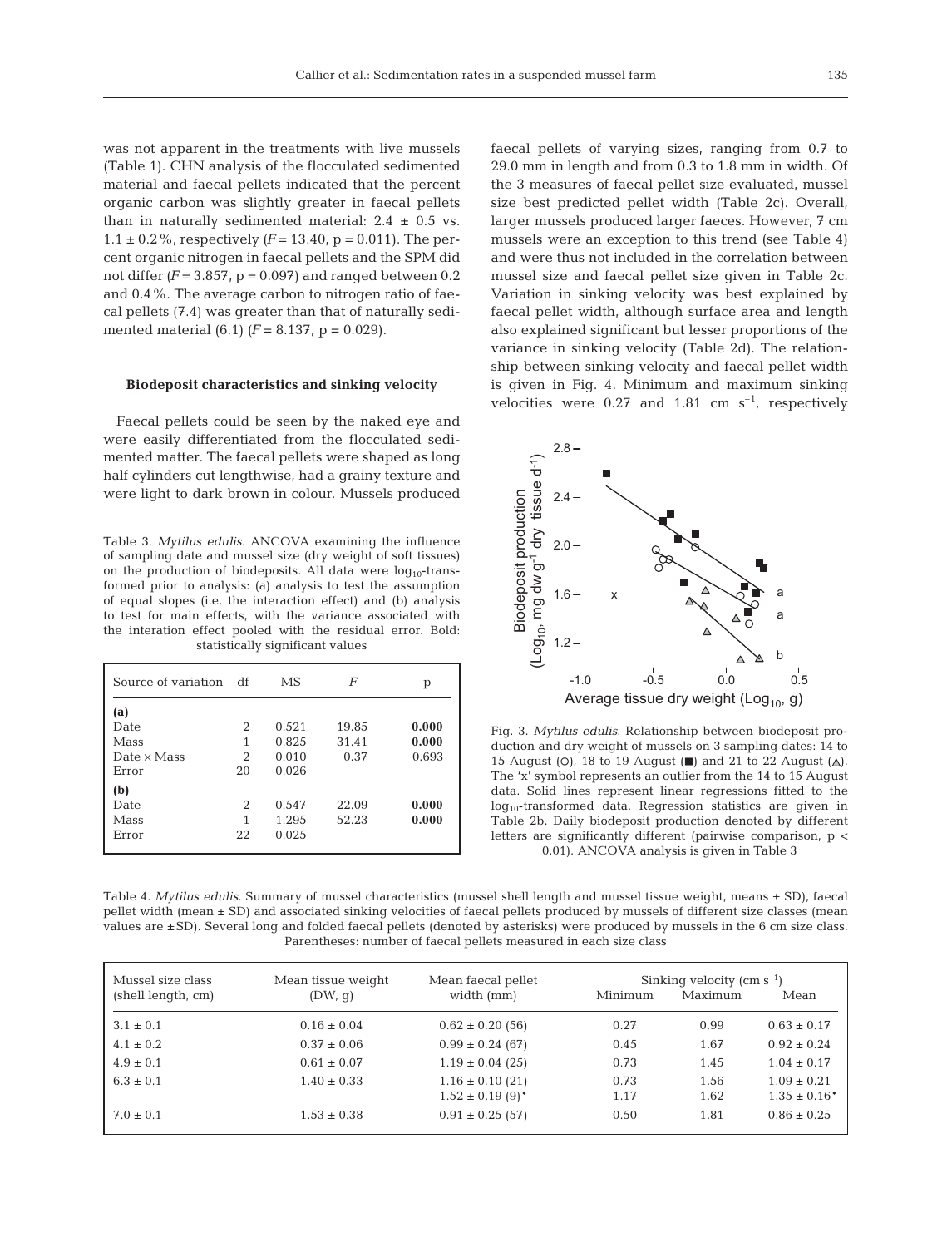(Table 4). Long faecal pellets, folded in half, had the greatest sinking velocity.

## **Field measures of sedimentation rates**

The variation in sedimentation rates and the quality of the sedimented material (%OM) throughout the sampling period at large and small spatial scales is given in Fig. 5. On the whole, the results support the hypothesis that sedimentation rates are greatest within



Fig. 4. *Mytilus edulis*. Relationship between the sinking velocity (cm  $s^{-1}$ ) and faecal pellet width (mm) produced by 5 mussel size classes (6 cm\*: faecal pellets from the 6 cm mussel size class that were observed to fold in half while settling). Regression statistics are given in Table 2d



Fig. 5. *Mytilus edulis*. (a) Sedimentation rates (mean ± SE, n = 4 for each value) and (b) %OM of the sedimented material at 1+, 0+ and reference (R) sites, in 2003. Data are given for positions 'under' and 'between' mussel lines, corresponding to the SE and NW positions for reference sites, respectively. The dashed vertical line separates samples from prior to and after the harvesting of the 1+ mussels

Table 5. *Mytilus edulis.* ANOVA results for sedimentation rates and %OM observed within and outside a mussel farm in Great-Entry Lagoon in the summer 2003. Fixed factors were zone (Z), period (Pe) and position (Po). Random factors were site (S) and date (D). See 'Materials and methods' for details. Statistically significant values are indicated in **bold**

| Source of variation                | df             | Sedimentation rates |       |       |         | $%$ OM           |       |
|------------------------------------|----------------|---------------------|-------|-------|---------|------------------|-------|
|                                    |                | MS                  | F     | p     | MS      | $\boldsymbol{F}$ | p     |
| Ζ                                  | 2              | 25705.38            | 5.90  | 0.027 | 124.59  | 2.87             | 0.115 |
| Pe                                 |                | 143033.64           | 4.89  | 0.091 | 4354.90 | 5.67             | 0.076 |
| $D$ (Pe)                           | 4              | 29225.78            | 23.81 | 0.000 | 768.26  | 21.16            | 0.000 |
| $Z \times Pe$                      | 2              | 10772.33            | 2.47  | 0.146 | 172.82  | 3.98             | 0.063 |
| $Z \times D$ (Pe)                  | 8              | 4360.46             | 3.55  | 0.002 | 43.38   | 1.19             | 0.320 |
| $S(Z \times D[Pe])$                | 54             | 1227.50             | 4.90  | 0.000 | 36.32   | 3.37             | 0.000 |
| Po                                 |                | 23912.96            | 23.13 | 0.009 | 2.80    | 0.20             | 0.675 |
| $Po \times Pe$                     |                | 2812.63             | 2.72  | 0.174 | 11.97   | 0.87             | 0.403 |
| $Po \times D$ (Pe)                 | 4              | 1034.05             | 2.14  | 0.088 | 13.72   | 1.01             | 0.409 |
| $Po \times Z$                      | $\overline{2}$ | 7139.84             | 16.78 | 0.001 | 55.58   | 4.70             | 0.045 |
| $Po \times Z \times Pe$            | $\overline{2}$ | 11756.31            | 27.62 | 0.000 | 11.51   | 0.97             | 0.418 |
| $Po \times Z \times D$ (Pe)        | 8              | 425.60              | 0.88  | 0.539 | 11.82   | 0.87             | 0.545 |
| $Po \times S$ ( $Z \times D$ [Pe]) | 54             | 483.36              | 1.93  | 0.001 | 13.54   | 1.26             | 0.144 |
| Error                              | 144            | 250.33              |       |       | 10.77   |                  |       |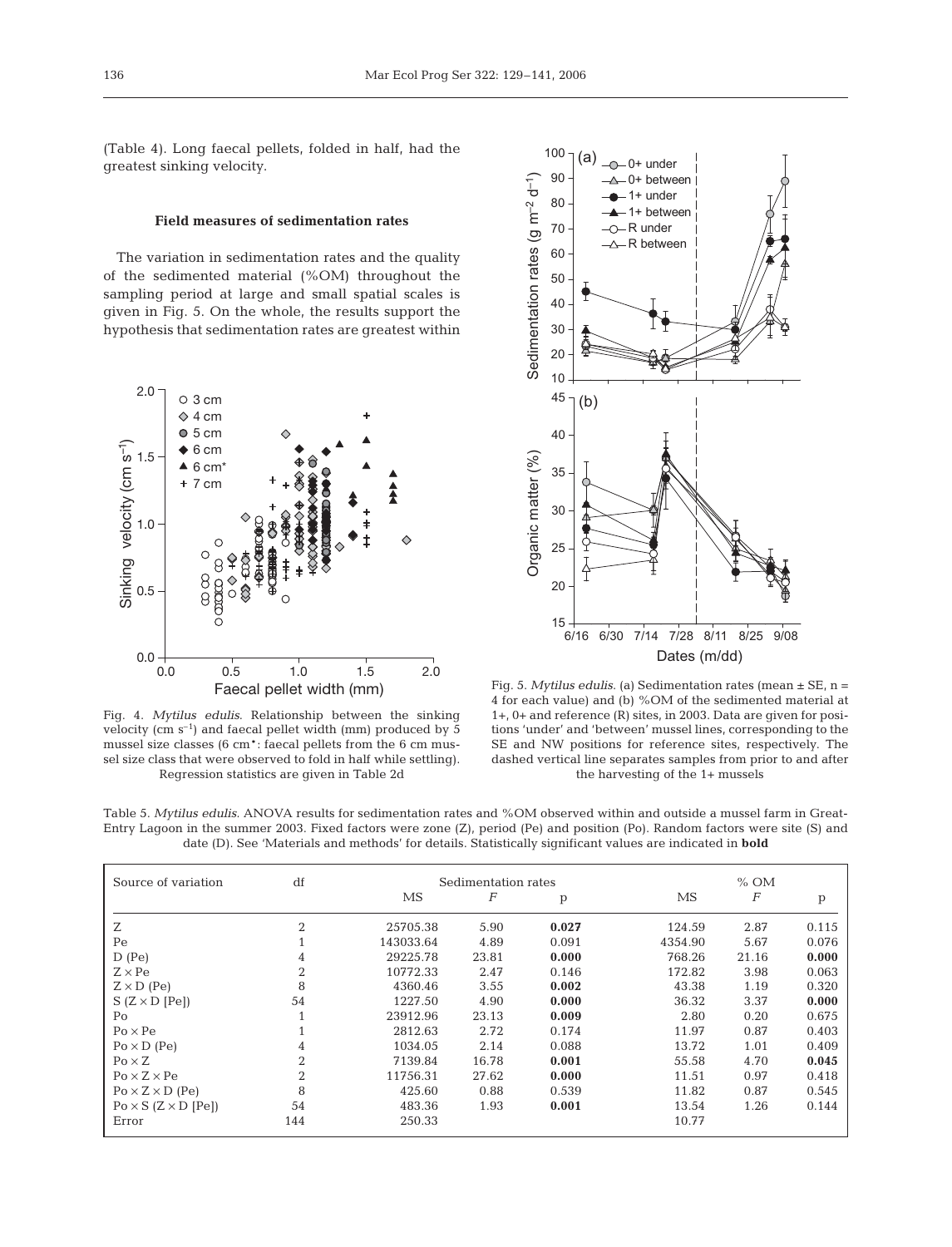the culture area with  $1+$  mussels (significant position  $\times$ zone  $\times$  period interaction; Table 5). During the first period, sedimentation rates directly under the mussel lines in the 1+ zone were almost twice those observed in other zones and positions (Fig. 5a). In contrast, sedimentation rates for  $1+_{under}$  and  $1+_{between}$  did not differ after harvesting. An overall increase in sedimentation rates was observed at all positions and in all zones throughout the sampling period. The increase in sedimentation rates was, however, most pronounced in the 0+ zone (sedimentation rates during Period 2 were 3.5 times greater than those in Period 1). Moreover, differences between positions  $(0+_{between}$  vs.  $0+_{under}$ ) were significant only in the 0+ zone during Period 2.

The %OM of sedimented material varied among zones between the 2 periods (Fig. 5b) such that it was typically greatest in the 0+ and 1+ zones during Period 1, but did not differ among sites in Period 2. The %OM of sedimented material tended to decrease in Period 2, although this effect was not statistically significant (Table 5).

## **Dispersion**

The 3 parallel transects deployed perpendicular to the last SW mussel line indicated that along-transect sedimentation rates did not differ significantly among transects (Table 6a). This shows that a single transect is representative of sedimentation patterns for a given direction. The single transects placed in each of 4 different directions (3 of which were used in the statistical

analyses) around the mussel farm showed that the dispersion of biodeposits was fairly localised. Regardless of transect direction, sedimentation decreased rapidly along the transects leading away from the mussel farm and became indistinguishable from background levels by about 3 m in the NW direction, 6 m in the SE direction and 12 m in the SW direction (Fig. 6a, Table 6b). The dominant water current direction during the sampling period was towards the SW (Fig. 6b), and this likely explains the pattern of sedimentation at this time. The NE transect, which unlike all other transects continued in the same orientation as the mussel line, was not included in the statistical analyses.

Table 6. ANOVA examining along-transect variation in sedimentation rates among transects placed perpendicular to mussel lines: (a) 3 transects oriented in the SW direction and (b) single transects oriented in a SE, SW, or NW direction. The NE transect was not included in the analysis, since it was not perpendicular to the mussel lines. Data were  $log_{10}$ -transformed to obtain homoscedasticity. Statistically significant values are highlighted in **bold**

| df  | MS     | F     | р     |
|-----|--------|-------|-------|
|     |        |       |       |
| 2   | 44.881 | 2.42  | 0.113 |
| 6   | 84.792 | 4.57  | 0.004 |
| 12  | 14.802 | 0.80  | 0.649 |
| 2.1 | 18.555 |       |       |
|     |        |       |       |
| 2   | 0.089  | 13.27 | 0.000 |
| 6   | 0.103  | 15.32 | 0.000 |
| 12  | 0.018  | 2.63  | 0.025 |
| 21  | 0.007  |       |       |
|     |        |       |       |



Fig. 6. *Mytilus edulis*. (a) Sedimentation rates (mean  $\pm$  SE, g m<sup>-2</sup> d<sup>-1</sup>) recorded on 13 to 14 August along 3 transects, placed perpendicular to mussel lines and orientated towards the SE, SW, or NW. Results of the corresponding ANOVA are given in Table 6b. The NE transect ran along the same orientation as the mussel line and was therefore not included in the statistical analyses. Differences in sedimentation among distances within a direction are indicated by different letters. (b) Current direction and velocity (cm  $s^{-1}$ ) 1 m above the bottom during the 24 h sampling period. Black dots: averaged measures recorded over 2 min at 20 min intervals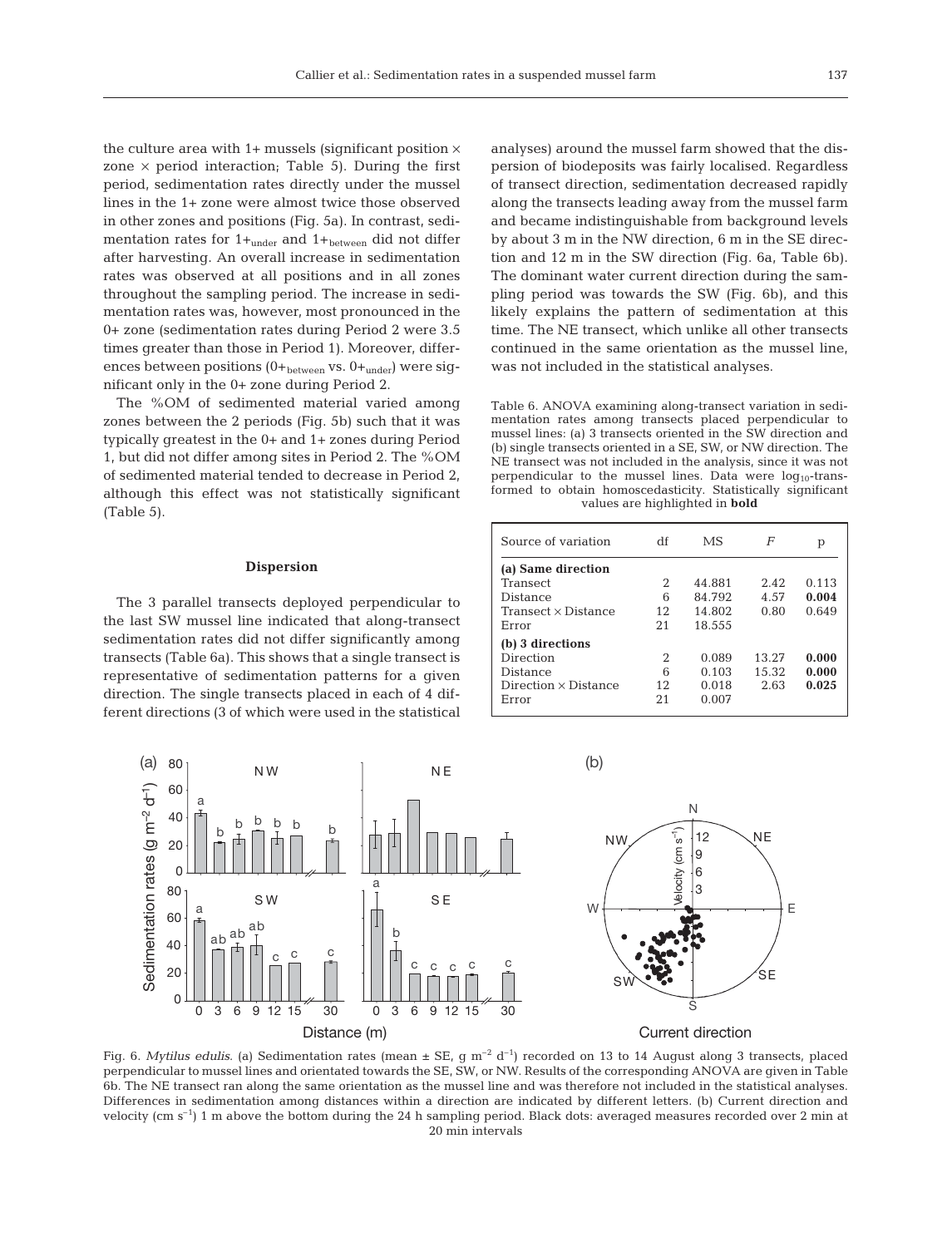## **DISCUSSION**

# **Biodeposit production**

This study showed that biodeposit production was a function of *Mytilus edulis* size. The 2 mussel cohorts differed in terms of their biodeposit production, with 1+ mussels producing, on average, 1.6 times more biodeposits than the 0+ mussels. In contrast, the amount of biodeposits produced per unit body weight was greater for smaller mussels than for larger ones. Similar patterns have been reported for *M. edulis* by Tsuchiya (1980) and for other suspension-feeding bivalves, including the oyster *Crassostrea virginica* (Haven & Morales-Alamo 1966) and the lamellibranch *Laternula elliptica* (Ahn 1993). This has been explained by the higher clearance rates of younger mussels compared to older ones (Tsuchiya 1980). Physiological rates are an allometric function of body size and thus decline with the relative body surface area available for oxygen diffusion, which decreases with respect to body size as the organism grows (Hawkins & Bayne 1992).

Biodeposit production differed between sampling dates, and this may be related to changes in food quantity and quality, as has been observed in previous studies (Tenore & Dunstan 1973, Navarro & Thompson 1997). The quantity of naturally sedimented matter on the first 2 sampling dates was almost twice that on the third date. This could suggest a difference in seston concentration on these dates. Although seston concentration data were not available for these specific dates to support this hypothesis, there was a general decrease in SPM concentration between 13 and 22 August from  $5.6 \pm 1$  to  $3.6 \pm 0.5$  mg l<sup>-1</sup> (1 m depth), which may explain the observed variations in biodeposit production. Some studies have shown a positive relationship between biodeposit production and temperature (Tsuchiya 1980, Kautsky & Evans 1987), and/or salinity (Widdows 1985). However, variation in temperature and salinity were probably not responsible for the observed differences in biodeposit production, as both were relatively stable throughout the sampling period. Although several studies have shown relationships between environmental conditions and mussel metabolism, a field study that measured daily seston availability and several environmental parameters showed that these factors explained only 28% of the variation in daily ingestion rates of mussels (Cranford & Hill 1999). Further, excretion has been shown to vary greatly over small periods of time (8 h) without any apparent relationship with exogenous influences (Hawkins & Bayne 1992). It is thus difficult to identify which factors best explain the observed temporal variation in biodeposit production in this study.

## **Faecal pellet sinking velocity**

As noted by Giles & Pilditch (2004), sinking velocity was best correlated with faecal pellet width. Thus, measures of pellet width are more important for understanding sinking velocity than are other measures of pellet size. Faecal pellet width is related to mussel morphology, whereas pellet length is more a function of current speed (Giles & Pilditch 2004). Thus, mussel size may be used to predict sinking velocities under varying current regimes, allowing for valid estimates of dispersal in the field. In the present study, faecal pellet width was a function of mussel size for mussels in the size range of 3 to 6 cm. However, for unexplained reasons, 7 cm mussels produced smaller faecal pellets.

The average sinking velocity of  $1.0 \pm 0.3$  cm s<sup>-1</sup> for *Mytilus edulis* faecal pellets measured in this study was about twice that observed by Chamberlain (2002) for 4.2 cm *M. edulis* individuals. Our results were within the  $0.2$  to  $4.5$  cm s<sup>-1</sup> range observed for the mussel *Perna canaliculus* measuring 2.7 to 11.4 cm (Giles & Pilditch 2004). De Jong (1994) reported that faecal pellets of *P. canaliculus* settled at a rate of  $1.2 \pm 0.1$  cm s<sup>-1</sup>, although the size of the mussels studied was not given and Hartstein & Stevens (2005) reported that faecal pellets from 6 cm individuals of the same species settled at  $3.0 \pm 0.4$  cm s<sup>-1</sup>. Miller et al. (2002) found sinking velocities for *Atrina zelandica* faecal pellets, ranging from 1.1 to 3.0 cm  $s^{-1}$ , but these were from considerably larger individuals (18.5 to 26 cm) than those used in the present study. Variations in sinking velocity are likely due in part to variations in faeces composition. Food quality has been shown to influence faecal pellet density. For example, faecal pellets from mussels fed on diets with a high silt content sank more rapidly than those from mussels fed on mostly algal diets (Chamberlain 2002, Miller et al. 2002, Giles & Pilditch 2004).

### **Field measurements of sedimentation rates**

This study noted significant variations in sedimentation rates at all spatial and temporal scales considered. In general, sedimentation rates were greater within the farm than at reference sites, supporting the hypothesis that mussel farming increases sedimentation rates of SPM (Kautsky & Evans 1987). Our results are in accordance with other studies, which have shown that suspended mussel culture can increase sedimentation by a factor of 1.3 to 5.5 (Hatcher et al. 1994, Stenton-Dozey et al. 1999, Danovaro et al. 2004, Hartstein & Rowden 2004).

As predicted, sedimentation rates were initially greatest directly under the mussel lines in the zone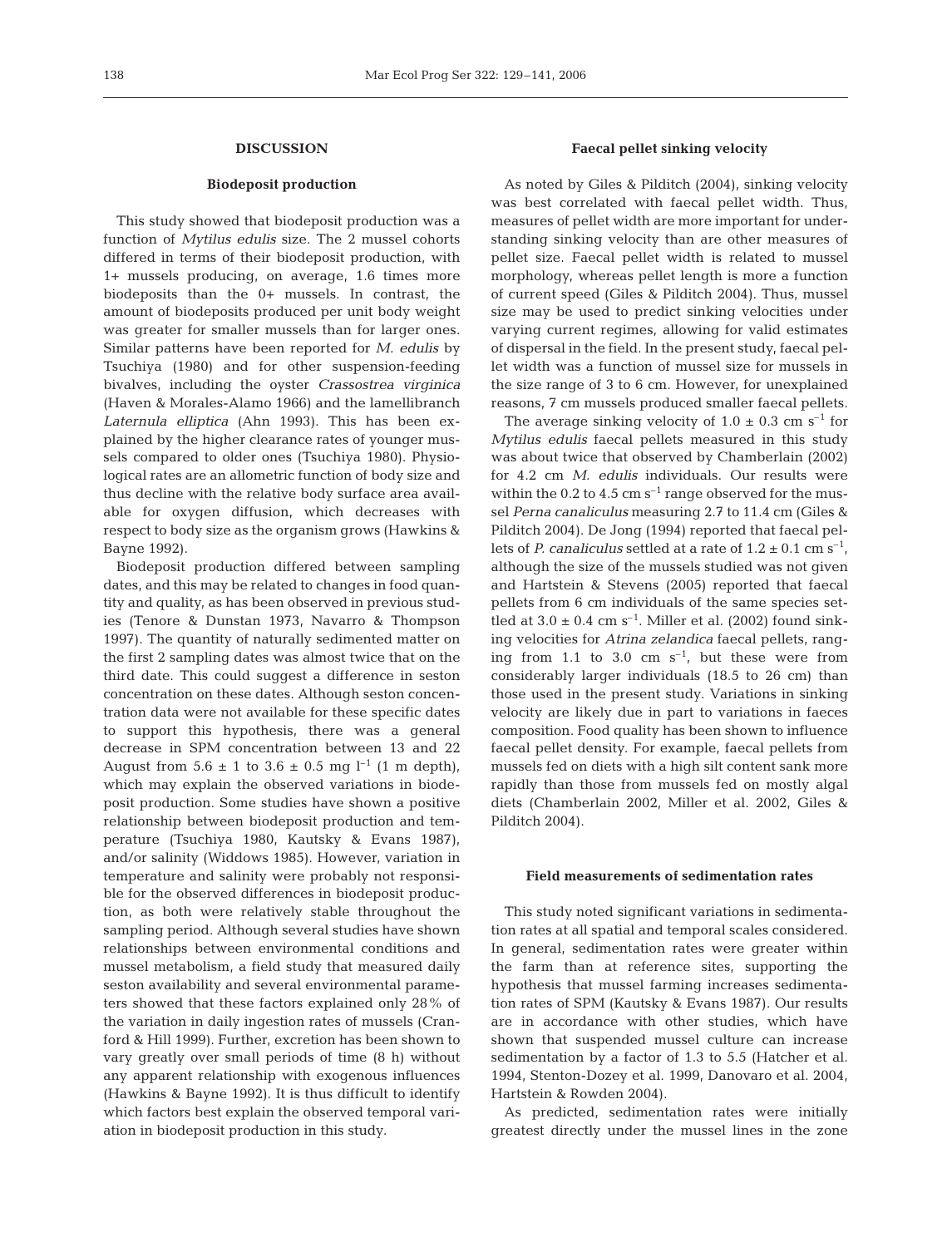with 1+ mussels. Further, after these were harvested, sedimentation was greatest in the  $0+_{under}$  position, and no differences were observed between  $1+_{under}$  and  $1+$ <sub>between</sub> positions. These observations support the hypothesis that the enhanced sedimentation in the 1+ zone was due to the presence of mussels and not due to some other intrinsic feature of the zone. However, during the second period, sedimentation rates in the 1+ zone were still greater than those at reference sites. A combination of easily resuspendable faecal material (Walker et al. 2005) that had accumulated in the 1+ zone and an overall increase of wind strength during August and September may have resulted in sediment resuspension being greater at this time. Moreover, because not all of the 1+ mussel lines had been harvested by the second period, the presence of mussels

and the handling of longlines by the mussel grower may have increased overall turbidity in the water col-

umn and thus sedimentation rates in the 1+ zone. That higher sedimentation rates were observed within the 1+ zone than within the 0+ zone prior to harvesting may be explained by the greater biodeposit production (per individual) of 1+ mussels relative to 0+ mussels. Biodeposition from epibiota (such as polychaetes, starfish and hydrozoans), which were more abundant on 1+ than 0+ lines (authors' pers. obs.), may also have contributed to this observation. The increased sedimentation rates observed at the end of August and in September may have resulted from several factors. First, the increase in sedimentation rates, which was more pronounced within the 0+ zone than within the other zones, was probably partly due to the rapid growth of the 0+ mussels, from 2.5 cm in June to >4.5 cm in September (A. Trottet pers. comm.), which would lead to a greater overall production of biodeposits. Second, differences in food quantity and quality may have increased biodeposition rates. Although increased SPM concentrations were not observed in relation to the increase in sedimentation rates, the particulate organic matter decreased from Period 1 (ranging from 5.4 to 20.8 mg  $l^{-1}$ ) to Period 2 (<3.8 mg  $l^{-1}$ ). It is possible that mussels increased their filtration rates to compensate for the lower food quality (Bayne et al. 1993) and thus increased their biodeposit production. However, no data on seston composition were available to confirm a relationship between food quality and sedimentation rates.

In addition to large-scale variations, we observed that sedimentation rates were generally greater under than between mussel lines, providing further evidence that mussel biodeposit production increases sedimentation locally. That this effect became more pronounced through the summer for 0+ mussels may be explained by a number of factors. As the 0+ mussels grew, they became heavier, and the lines sank closer to the bottom due to insufficient flotation (authors' pers. obs.). Therefore, biodeposits had less time to sink and thus be dispersed before they were collected by the sediment traps. Further, as the mussels grew, their faeces would tend to get larger and thus have a greater sinking velocity, again enhancing sedimentation under the lines. The presence of more easily resuspended sediments in the mussel lease (Walker et al. 2005) may have increased this effect.

The sedimentation rates measured along the 4 transects around the 1+ zone also show that biodeposit dispersion is limited to about 12 m around the mussel farm. That the sedimentation rates measured between lines and at reference sites did not differ throughout the sampling period further supports the idea that biodeposition is localised. Most studies that have evaluated biodeposit dispersion based on biodeposit settling velocity, water depth and current velocity (Chamberlain 2002, Giles & Pilditch 2004, Hartstein & Stevens 2005) have suggested that dispersion is limited to within about 50 m of the farm site.

## **Estimated dispersion of mussel biodeposits**

A small variation in biodeposit sinking velocity, current velocity, or water column depth may have a significant impact on the extent of biodeposit dispersion (Giles & Pilditch 2004). The potential dispersion of mussel biodeposits in GEL differed greatly between the 2 mussel cohorts. The average summer current speed in GEL was  $5.5 \text{ cm s}^{-1}$ . Given the average sinking velocity of  $0.79 \text{ cm s}^{-1}$  for  $0+$  mussel faecal pellets and the distance between the 0+ mussel lines and the bottom (1 to 3.5 m), the initial deposition may be estimated to be between 7 and 24.4 m. In contrast, faecal pellets from the 1+ mussels sank at an average velocity of 0.97 cm  $s^{-1}$ , the distance below 1+ mussel lines was between 0 and 1.3 m and, thus, the initial deposition is estimated to be between 0 and 7.4 m. However, during strong wind events, the current velocity can reach  $18 \text{ cm s}^{-1}$  and the estimated dispersion of biodeposits may be up to 79.7 and 24.1 m for faecal pellets from the 0+ and 1+ mussels, respectively.

Both the field studies reported here and the simple dispersal estimates suggest that initial deposition of biodeposits is localised to the vicinity of mussel lines. It is obvious that the choice of a site for mussel farming will determine the dispersal potential for the biodeposits produced there. In the Gulf of St. Lawrence region, mussel farms are usually established in relatively shallow coastal areas (e.g. 3 to 5 m; Grant et al. 2005) as compared to other areas (e.g. 8 to 42 m in New Zealand; Hartstein & Stevens 2005) and characterised by low current velocities. All things being equal, the accumu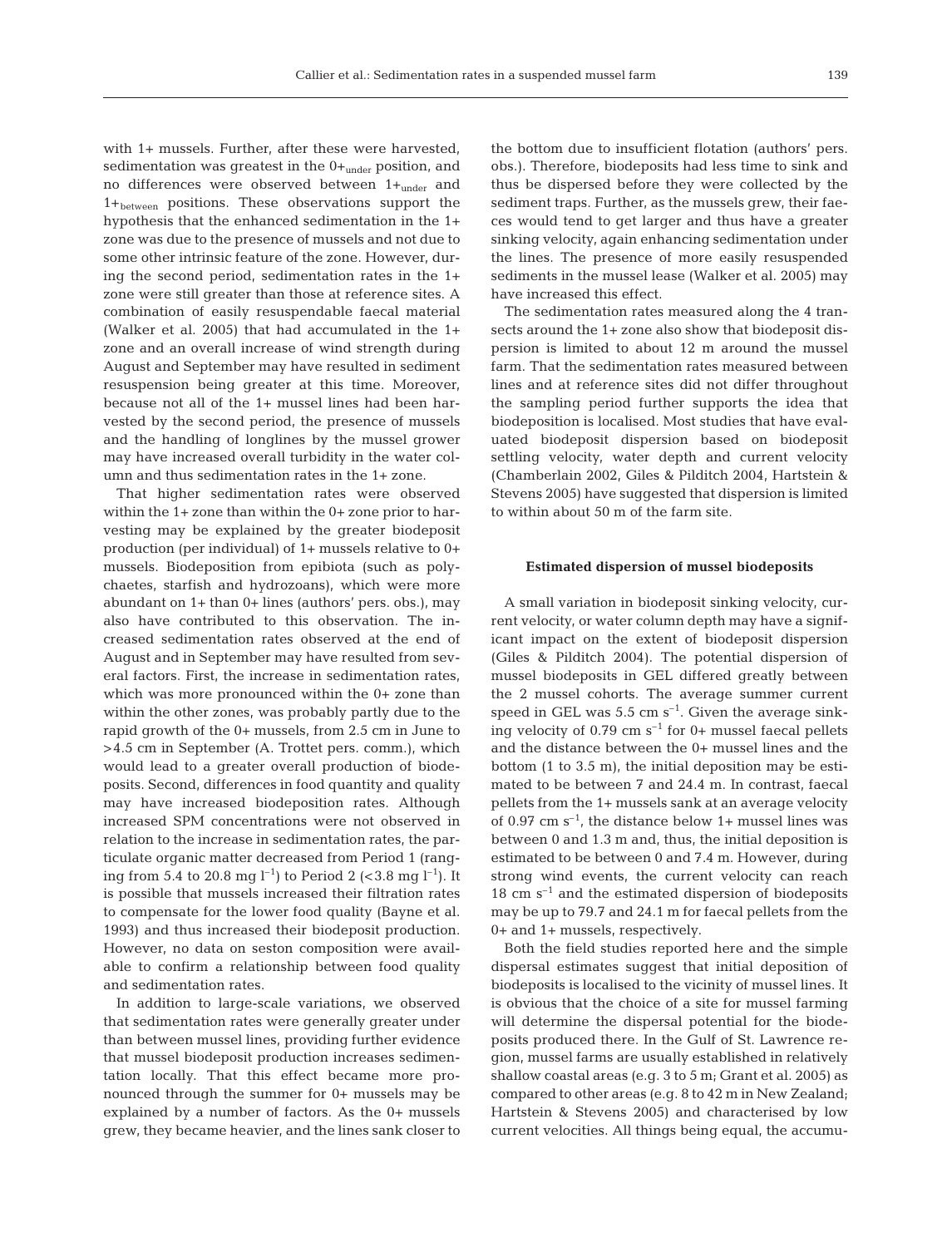lation of biodeposits will be higher in these types of farms than in ones established in areas with deep waters and strong currents (Hartstein & Stevens 2005).

### **Ecological implications**

Given the observed low initial dispersal of biodeposits and that the labile component of mussel biodeposits is degraded very quickly (Fabiano et al. 1994), the potential effects on benthic communities would also be expected to be quite localised. We estimated that during the first half of the summer the flux of OM under the 1+ mussel lines was twice that at reference sites. Several studies have shown that an increase in biodeposition associated with bivalve aquaculture may lead to changes in benthic sediment geochemistry and communities (Dahlbäck & Gunnarsson 1981, Mattsson & Lindén 1983). This also appears to be the case for GEL, as the sediment below mussel lines was organically enriched compared to that at reference sites, and benthic communities were dominated by opportunistic species (Callier et al. 2004).

Results from the present study are part of a larger programme to determine the benthic carrying capacity of mussel aquaculture sites. The spatial extent of aquaculture-related biodeposition and the benthic response to varying levels of biodeposition will be modelled by adapting the DEPOMOD model (Cromey et al. 2002), originally developed for marine cage fish farming, to bivalve aquaculture.

*Acknowledgements.* We thank the Magdalen Island's MAPAQ and DFO personnel, as well as F. Hartog, J. Tomac, G. Arseneau, R. Lavallée, P. Archambault, P. Robichaud, M. Richard, Y. Gagnon, D. Beaulieu, B. Chenard and J. Chopelet. Special thanks to Dr. S. Roy and O. Pitre for the water sampling and SPM analyses. Thanks to C. Éloquin and associates, who gave us access to their site and for their collaboration. This study was supported by the Aquaculture Collaborative Research and Development Program (ACRDP), the Société de Développement de l'Industrie Maricole (SODIM) and by Fisheries and Oceans Canada.

#### LITERATURE CITED

- Ahn IY (1993) Enhanced particle flux through the biodeposition by the Antarctic suspension-feeding bivalve *Laternula elliptica* in Marian Cove, King George Island. J Exp Mar Biol Ecol 171:75–90
- Auclair JC (1977) Contribution à l'étude de la production primaire des lagunes des Îles-de-la-Madeleine, Québec. PhD thesis, Université Aix-Marseille II
- Bayne BL, Iglesias JIP, Hawkins AJS, Navarro E, Heral M, Deslous-Paoli JM (1993) Feeding behaviour of the mussel, *Mytilus edulis*: responses to variations in quantity and organic content of the seston. J Mar Biol Assoc UK 73: 813–829
- Black KD (ed) (2001) Environmental impacts of aquaculture. Sheffield Academic Press, Sheffield
- Byers SC, Mills EL, Stewart PL (1978) A comparison of methods of determining organic carbon in marine sediments, with suggestions for a standard method. Hydrobiologia 58: 43–47
- Callier MD, McKindsey CW, Desrosiers G (2004) Suspended mussel culture and biodeposition: effects on the benthic community in Grande Entrée, Magdalen Islands, Quebec. In: Aquaculture Canada 2004. Aquaculture Association of Canada, St. Andrews, p 137
- Chamberlain J (2002) Modelling the environmental impacts of suspended mussel (*Mytilus edulis* L.) farming. PhD thesis, Napier University, Edinburgh
- Cranford PJ, Hill PS (1999) Seasonal variation in food utilization by the suspension-feeding bivalve molluscs *Mytilus edulis* and *Placopecten magellanicus*. Mar Ecol Prog Ser 190:223–239
- Crawford CM, Macleod CKA, Mitchell IM (2003) Effects of shellfish farming on the benthic environment. Aquaculture 224:117–140
- Cromey CJ, Nickell TD, Balck KD (2002) DEPOMOD-modelling the deposition and the biological effects of waste solids from marine cage farms. Aquaculture 214:211–239
- Dahlbäck B, Gunnarsson LÅH (1981) Sedimentation and sulfate reduction under a mussel culture. Mar Biol 63: 269–275
- Danovaro R, Gambi C, Luna GM, Mirto S (2004) Sustainable impact of mussel farming in the Adriatic Sea (Mediterranean Sea): evidence from biochemical, microbial and meiofaunal indicators. Mar Pollut Bull 49:325–333
- de Jong RJ (1994) The effects of mussel farming on the benthic environment. MSc thesis, University of Auckland
- Fabiano M, Danovaro R, Olivari E, Misic C (1994) Decomposition of faecal matter and somatic tissue of *Mytilus galloprovincialis*: changes in organic matter composition and microbial succession. Mar Biol 119:375–384
- Giles H, Pilditch CA (2004) Effects of diet on sinking rates and erosion thresholds of mussel *Perna canaliculus* biodeposits. Mar Ecol Prog Ser 282:205–219
- Grant J, Cranford P, Hargrave B, Carreau M, Schofield B, Armsworthy S, Burdett-Coutts V, Ibarra D (2005) A model of aquaculture biodeposition for multiple estuaries and field validation at blue mussel *(Mytilus edulis)* culture sites in eastern Canada. Can J Fish Aquat Sci 62:1271–1285
- Gust G, Kozerski HP (2000) *In situ* sinking-particle flux from collection rates of cylindrical traps. Mar Ecol Prog Ser 208: 93–106
- Hargrave BT (ed) (2005) Environmental effects of marine finfish aquaculture. The handbook of environmental chemistry, Vol 5. Water pollution, Part M. Springer-Verlag, Berlin
- Hartstein ND, Rowden AA (2004) Effect of biodeposits from mussel culture on macroinvertebrate assemblages at sites of different hydrodynamic regime. Mar Environ Res 57: 339–357
- Hartstein ND, Stevens CL (2005) Deposition beneath longline mussel farms. Aquac Eng 33:192–213
- Hatcher A, Grant J, Schofield B (1994) Effects of suspended mussel culture *(Mytilus* spp.) on sedimentation, benthic respiration and sediment nutrient dynamics in a coastal bay. Mar Ecol Prog Ser 115:219–235
- Haven DS, Morales-Alamo R (1966) Aspects of biodeposition by oysters and other invertebrate filter feeders. Limnol Oceanogr 11:487–498
- Hawkins AJS, Bayne BL (1992) Physiological interrelations, and the regulation of production. In: Gosling E (ed) The